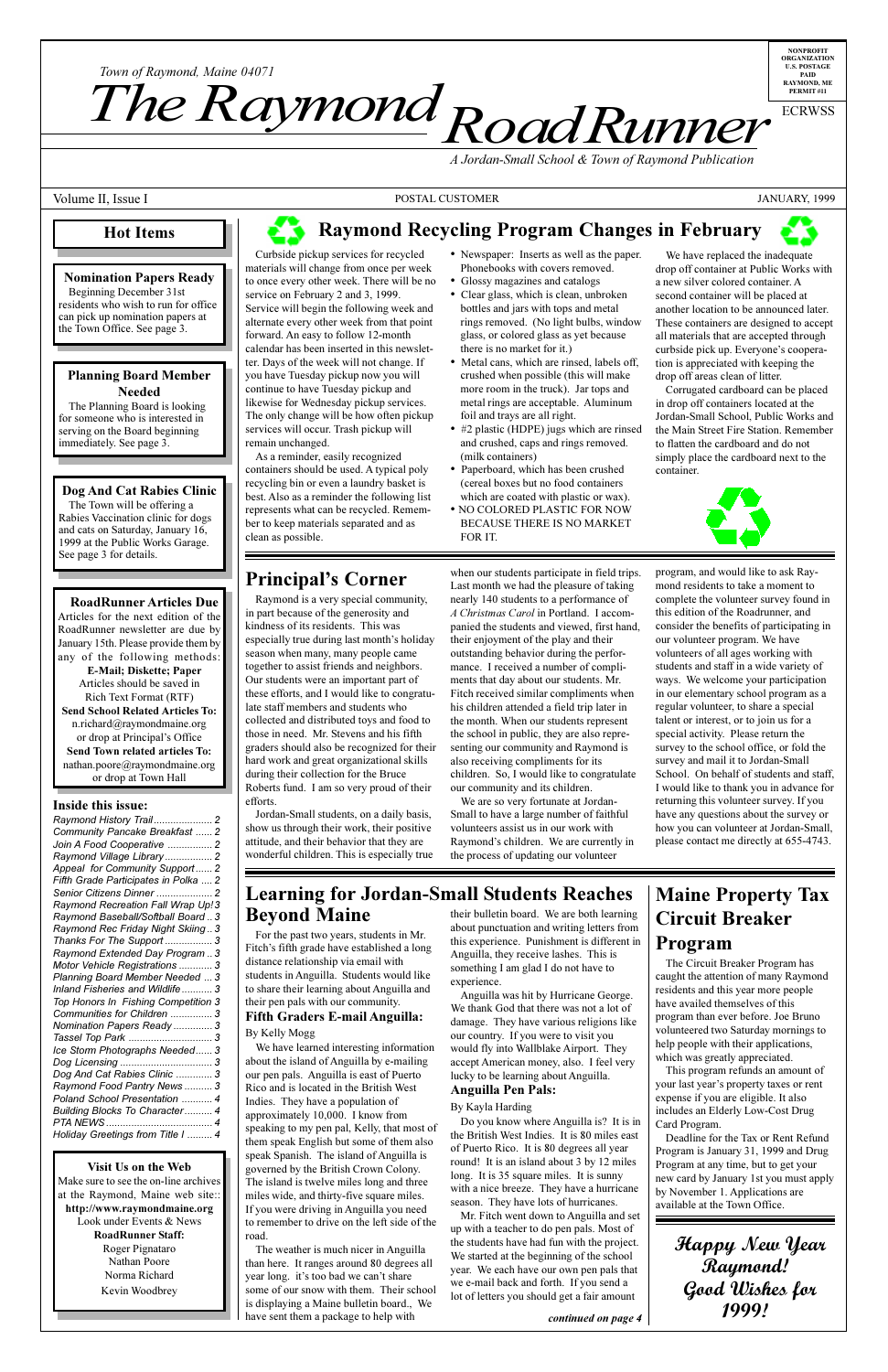| January 1999<br><b>Events and Meeting Schedule</b>                                                                          |               |                |                                                                               |                 |                                                 |                    |  |
|-----------------------------------------------------------------------------------------------------------------------------|---------------|----------------|-------------------------------------------------------------------------------|-----------------|-------------------------------------------------|--------------------|--|
| <b>SUNDAY</b>                                                                                                               | <b>MONDAY</b> | <b>TUESDAY</b> | <b>WEDNESDAY</b>                                                              | <b>THURSDAY</b> | <b>FRIDAY</b>                                   | <b>SATURDAY</b>    |  |
| <b>TH=Town Hall</b><br><b>JS=Jordan-Small</b><br><b>KC=Kokatosi Campgnd</b><br><b>TG=Town Garage</b><br><b>FB=Fire Barn</b> |               |                | <b>TBA</b><br>Diabetes Meeting<br>Town Hall<br>TBA<br>Middle School Dev. Com. |                 | New Year Day<br>No School<br>Town Office Closed | Town Office Closed |  |

We've struck gold! The past month has been very fruitful. We've benefited greatly from the combined efforts of many local citizens.

| 3                                                      | 4                                              | 5<br>4:00PM TH<br><b>Community Development</b><br><b>Block Grant Com.</b><br>7:00PM TH<br>Selectmen<br>7:00PM FB<br><b>Rescue Officers</b><br>7:00PM FB<br>Fire Training | 6<br>7:00PM TH<br><b>Planning Board</b><br>Workshop Tower Ord.<br>7:00PM JS<br><b>School Committee</b>  | $\overline{7}$<br>6:30PM KC<br>Lions Club    | 8                                                                                                         | 9                                                                    |
|--------------------------------------------------------|------------------------------------------------|--------------------------------------------------------------------------------------------------------------------------------------------------------------------------|---------------------------------------------------------------------------------------------------------|----------------------------------------------|-----------------------------------------------------------------------------------------------------------|----------------------------------------------------------------------|
| 10                                                     | 11<br>7:00PM TH<br>Budget/Finance<br>Committee | $12$<br>2:00PM TH<br>Comprehensive Plan<br>Committee                                                                                                                     | 13<br>7:00PM TH<br><b>Planning Board</b><br><b>Business Meeting</b><br>7:00PM FB<br>Rescue General      | 14<br>7:00PM JS<br>Communities for Children  | 15                                                                                                        | 16<br>1:00PM-3:00PM TG<br><b>Rabies Clinic</b><br><b>Town Garage</b> |
| 17<br>10:00AM TH<br><b>Appleals Board</b><br>Site Walk | 18<br>7:00PM FB<br>Fire General                | 19<br>7:00PM TH<br>Selectmen                                                                                                                                             | 20<br>7:00PM TH<br><b>Planning Board</b><br>Workshop Tower Ord.<br>7:00PM JS<br><b>School Committee</b> | 21<br>6:30PM KC<br>Lions Club                | 22<br><b>Appeals Board Deadline</b><br>for December Meeting<br>2:20PM JS<br>Good News<br>Jordan-Small Gym | 23                                                                   |
| 24/31                                                  | 25<br>7:00PM TH<br><b>Appleals Board</b>       | 26<br>7:00PM TH<br>Founder's Day Com.<br>7:00PM TH<br><b>Tassel Top Committee</b><br>7:00PM JS<br>Conservation Com.                                                      | 27<br>7:30PM FB<br><b>Ladies Auxiliary</b>                                                              | 28<br>7:00PM TH<br><b>Cemetery Committee</b> | 29                                                                                                        | 30                                                                   |

During November's Senior Citizen's supper we had responses to our requests for individuals who might volunteer to write to students who would be requesting information about this year's sites. Mrs. Eleanor Thompson and Mrs. Jane Jordan volunteered to assist us with this process.

#### **Raymond History Trail**

Students interviewed individuals who were familiar with the north and east areas of town. Ms. Janis Cummings and Ms. Roberta Meserve shared anecdotes and insights about growing up in those areas of Raymond. Mr. Alton Plummer shared information about many of the sites on this year's trail and about farming as a way of life. Mrs. Spencer's class visited Clough's store where Mrs. Faith Vance greeted them with home-baked cookies! She patiently answered their questions as she waited on customers. Students gained an understanding of the role of a general store in a small rural community.

We were truly lucky when a couple of individuals provided us with area maps. Mr. Don Robinson sent in a map of Raymond which dates back to 1871. Mrs. Dianna Martin supplied us with three copies of surveyors maps of Raymond.

The quilt is progressing nicely. Mrs. Joyce Crockett has worked on sewing the middle portion of the quilt together so that students can begin working on a cloth mural of the Edward's farm which will be placed in the center. Mrs. Muriel Blanchard is busy sewing together the squares which will form the borders of the quilt and highlight student drawings transferred from computerized images onto the quilt squares. Mr. Kevin Woodbrey continues to be an invaluable resource to our computer needs!

The Book Discussion Group will resume it's meetings on January 28, Betty Friedan's, Feminine Mystique, is the book being discussed. This takes place at the library at 7:00 PM. Please join us for an evening of lively discussion. All are welcome.

And last but not least, we hit the jackpot with a lead from Mrs. Betty McDermott. She drove us around to all of the sites and supplied us research we had been unable to locate. She arranged for a visit to Dr. James Riechel's farm, 'Hill-Vale' (site of Francis Symonds homestead, one of the original 100 acres plots awarded in land grants to pre-Revolutionary soldiers as compensation for services rendered when the government was unable to pay then with cash). One Native-American, Thomas Crispus, was among the 30 men awarded those land grants in Raymond. Dr. Riechel showed us a mound marked with rocks which he believes to be the burial site of Thomas Crispus. Imagine! And that's not all, he also showed us pits where GOLD-yes, GOLD was once mined in Raymond! Can you believe it?

The Raymond Lions will be holding a Pancake Breakfast on Saturday January 23rd at Jordan Small School. The event is open to the public, all proceeds to benefit Cub Scout Pack 800. It will be held during the Pack's annual Pinewood Derby car race.

Dr. Riechel shared with us that he almost gave us a call after reading last month's Road Runner Article about the Trail and was pleased when Mrs. McDermott called. If you have any information which you think might be helpful, PLEASE CALL US! We're especially interested in any photographs of the Trail sites in east and north Raymond which you might be willing to share with us.

You may call Leslie @ 693-6108 for more information on joining or ordering from the co-op. We welcome new members!

A heartfelt thank you to everyone who has volunteered their time and materials to our work on the History Trail. We are very grateful to all of you. Have a wonderful holiday season. We look forward to staying in touch with you in 1999!

> **Ms. Cummings, Mrs. Spencer Mrs. Hall, Mrs. Blanchard**

#### **Appeal for Community Support**

**Senior Citizens Dinner** Menu for January 20, 1999 Shepherd's Pie Tossed Green Salad Hot Yeast Rolls Pineapple Upside Down Cake **Coffee** 

The Raymond Village Community Church has long been a part of the life of the town of Raymond. An act of vandalism in 1974 caused the church to start locking its doors, but prior to that time, the church made a distinct effort to keep its doors open to anyone at any time so that folks would always have a place to pray or reflect. This community spirit is still present in the life of the church. We perceive it as part of our ministry to the community. Community groups using the church include: the Boy Scouts and Cub Scouts, Alcoholics Anonymous, the young mothers group, the community Halloween parade, Communities for Children, etc. During this past winter's Ice Storm, the church was made available as a shelter for those who needed it. We do these things because we seek to serve the community in the name of Christ.

Like many churches and nonprofit groups, our expenses continue to mount while our income dwindles or fails to keep up with expenses. We would like very much to keep the building open for worship and community use. We are writing this open letter to appeal for your support. How can you help? You can help through your financial support, a donation mailed to the church would help indeed. (Donations can be sent to the Raymond Village Church, PO Box 285, Raymond.) We could also your help in new ideas. Have you heard of a great fund-raiser somewhere that could be used here? Let us know. As always, we appreciate the support of folks in the community for our famous Pot Luck Suppers and other fund raising events. Thank you very much for your help and support.

#### **Raymond Village Library**

The library wishes to remind you that if you have received new books, audio books or videos for Christmas and are cleaning out the old to make room for the new, the library would greatly benefit from any of your donations.

Lisa Nunley who conducted Story Time at the library for the last seven years, has retired to move on, as her children are growing up and she now has other duties and responsibilities. Story Time has been so well attended with Lisa's leadership, and we will all miss her. Story Time will continue on Thursdays at 9:30 at the library. Lori Rand is coordinating volunteer readers. The new volunteers to date are: Elizabeth Algeo, Amy Dean, Irene Morris and Veronia Haskell. Anyone who wishes to help, please call Lori at 655-4277. January's theme is appropriately "Winter and Snow". There will be crafts and activities for the children.

January 9, Sing-a-Long with Janelle Gray will resume at 10:30 and continue through the winter on the second Saturday of each month.

Please notice and enjoy the lovely painting that grace the walls of the Raymond Village Library. These are done by a local resident and library volunteer, Sandy Levy.

#### **Community Pancake Breakfast**

The breakfast will run from 8 a.m.-10 a.m. All racing will begin at 9:15 a.m. The cost is only \$2 per person for pancakes with juice and/or coffee. You may add bacon to your meal for only \$1 more per person.

So come on out and support the Lions as they in turn support the Cub Scouts. Stay and watch the races and cheer on your favorite racer. Where else can you get a pancake breakfast and fast paced entertainment for a few bucks? Hope to see you there.

#### **Join A Food Cooperative**

The Rabbit Run Food Co-op will have its next meeting and an ice cream social on Monday, January 25, 1999 at 7:00 PM at the Jordan-Small School in Raymond. Delivery will be Wednesday, February 3, 1999. Please order from the February catalog.

#### **Fifth Grade Participates in Polka Lessons**

On Monday, December 14, fifteen fifth graders and several parents boarded a bus at 4 P.M. for Portland. They arrived about one hour later on Congress Street at the Maine Ballroom Dance Studio. For the next hour the group, instructed by Sergei Slussky originally from Archangel, Russia, worked on mastering the steps to the Polka. The dance includes a basic 1-2-3 step, the box turn, a partner spin, and a fast sliding chass. Mr. Slussky's use of humor and ability to break down steps made the class just right for both the students and adults. Everyone had a great time as they switched partners constantly throughout the lesson.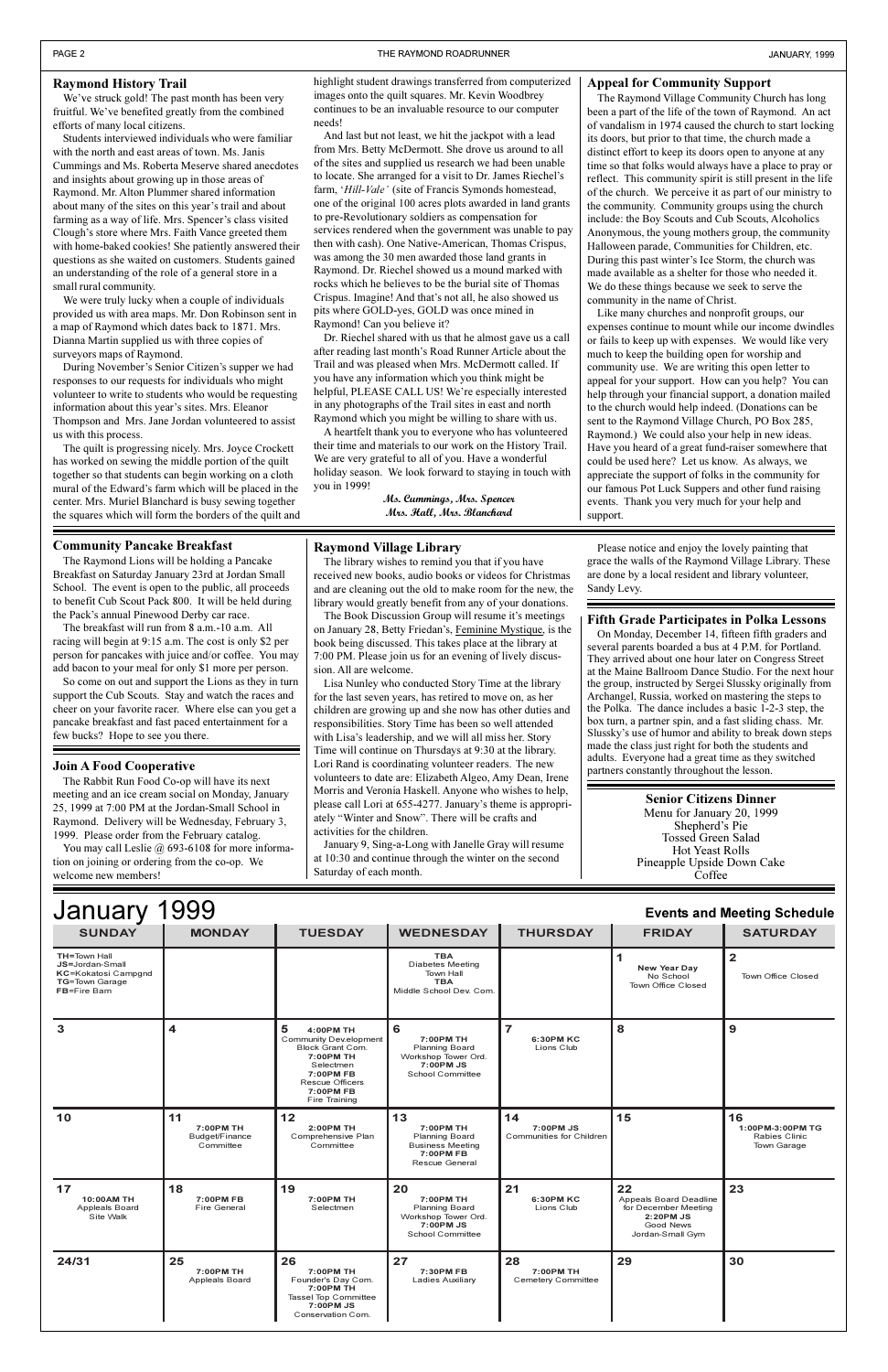#### **Nomination Papers Ready**

Beginning December 31st residents who wish to run for office can pick up nomination papers at the Town Office. There are 2 seats for Selectmen, 2 seats for School Committee and 3 seats for Budget/Finance Committee being elected on March 19th.

Papers need be signed by at least 25 people but not over 100 people to allow someone to run for office. The papers must be returned to the Town Office by Friday, February 12th at 4:00 PM.

#### **Planning Board Member Needed**

The Planning Board is looking for someone who is interested in serving on the Board beginning immediately. The Planning Board meets every second Wednesday of the month with the possibility of the first Monday being called for business or workshop meetings.

The responsibility of the Planning Board is to review new or revised subdivisions or site plans for commercial expansions. The Board is also responsible for preparing proposed ordinances having to do with Land Use for the Town to vote on.

If you are interested in serving on the Planning Board, please let the Town Office know at 655-4742. **Tassel Top Park**

An independent operator is needed to run the snack bar. This is a great opportunity for an individual or as a fund-raiser for non-profits. Terms are negotiable. For more information contact Nathan Poore at the Town Office 655-4742.

#### **RoadRunner Calendar**

We are finding that many people are now depending on the Roadrunner Calendar to make plans to attend functions of the Town. If you would like your meeting to be included, please call the Town Office at 655-4742 and give them your dates so that they can be posted. The deadline for the next Roadrunner will be January 15th.

> If you have a photograph from the Ice Storm of '98, which could be used in the next Town Report, please submit the photograph to Nathan Poore, Town Manager by February 1, 1999. The photograph can be either in color or black and white. The photographs will be returned if your name and address is included.

#### **Inland Fisheries and Wildlife**

The 1999 Hunting and Fishing Licenses are available at the Town Office.

If you are planning to purchase a hunting license as a gift you will have to provide the Town Office with a copy of their last hunting license or hunter safety card and their driver's license. Resident hunting and fishing licenses are \$20.00 and a combination hunting/fishing license is \$37.00. Children over the age of 16 will need an adult license. A junior hunting license is \$6.00.

If you are a resident of Maine over the age of 70, you can receive a complimentary license by sending in a form which can be picked up at the Town Office and sent into the State.

Rule books for hunting and fishing, ATV's, and snowmobiles are also available as well as information about the Landowner Signage program. This program gives or makes available at a minimal cost signs for private property which can be used for recreational purposes with the owners' permission.

#### **Sand/Salt Area Schedule**

Fire Lane 89 on the Plains Road near Route 85 **Open weekdays between 7:30 am to 3:00 PM. Saturdays from 8:30 am to 12:00 noon Sunday closed.**

This is RED's second Christmas to help a Raymond family have a more enjoyable Christmas. Thank you to all the RED parents and children who donated money which will go towards gifts to help "our family" enjoy this season a little more. Your unselfishness is, once again, very much appreciated.

Hand shoveled into containers for home use only. No commercial use will be allowed. Public entry into the fenced area is prohibited. Public entry will be stopped for the consideration of safety during storms.

Welcome to RED's newest board members Laurie Burns and Cheryl Laz. We are very excited to add these women (and moms) to the board.

#### **Ice Storm Photographs Needed**

**SOCCER -** open to all grades at JSS was revived this year under the leadership of Barry Keck and Kathy Anaka. With 4 volunteer coaches and over 90 players this is a bright beginning for this popular program. Watch for organizational meeting in February for next fall's program. Be part of the planning.

#### **Dog Licensing**

By State law all dogs must be licensed by January 31st. Non-neutered dogs are \$8.50 and neutered dogs \$5.00. Licensing is done at the Town Office. If someone does not get his/her dog licensed by January 31st there is a \$3.00 penalty fee in addition to the licensing fee.

Please know that these fees are used to take care of our pets who become strays and can't find their way home. It also supports the State Office which investigates and oversees abuse and neglect cases statewide.

#### **Dog And Cat Rabies Clinic**

The Town will be offering a Rabies Vaccination clinic for dogs and cats on Saturday, January 16, 1999 at the Public Works Garage, Webbs Mills Road (Route 85) from 1:00 PM to 3:00 PM. The cost will be \$8.00 per animal. Anyone is welcomed to bring their pets but please have them restrained by leash or pet crate. The pets can get frightened by the other animals and having them under control is imperative.

Dr. Jim Stephenson and his wife Judy will administer the vaccinations and issue the tags and certificates. The fee will be accepted by cash or check in the name of : Jordan Bay Animal Hospital.

1999 Licenses will be available at that time for a fee of \$5.00 for neutered dogs or \$8.50 for dogs not neutered. Please bring your Maine State Neutering certificate if you plan to have your dogs licensed at this time. Payment for licensing will be accepted by cash or check in the name of : Town of Raymond.

#### **Raymond Extended Day Program**

Happy Holidays and a wonderful new year from everyone at RED. The RED kids have been having a great time in preparation for the holidays. Afternoons have been filled with doing crafts such as cardboard gingerbread men/women and paper plate snowmen/ women (thanks Jeanine Martin). Letters to Santa and the creation of a wonderful bulletin board were headed up by Judy Gisel and Kevin Ouellette.

The first snowfall of the season was enjoyed by all. True perseverance and determination resulted in a great snow wall built by the kids.

Staff members Josh Robbins and Kevin Ouellette taught the kids a new game: Zookeeper. RED's all time favorites are mat ball and moving dodge ball.

Bring your sneakers and come play!!

So you missed the signups, or couldn't decide if you wanted to ski, but now you see your friends having fun and you wish you'd signed up. You can! Call Peter Walgreen at 627-4504. We'll charge you the per diem rate for the remaining weeks. You won't get the free voucher, but hey, the earlybirds deserve the special deals, and you can be on time next year!

> If you are in need of accessible, affordable and safe child care for your school aged child, please do not hesitate to call 655-3203 for more information. Financial aid is available.

#### **Raymond Recreation Fall Wrap Up!**

Thanks to all who made the following programs successful!!!

**TENNIS -** Fall Tennis for 5th and 6th graders involved 10 players who were able to work on basic skills to the point of beginning game play. Watch for spring tennis sign ups in mid April through school or call Pat Smith at 655-4657

**KARATE -** Thanks to Beth Beilot over 40 students participate in the Karate program on Wednesday afternoons in the gym. The program runs throughout the school year. Watch for January sign ups through forms sent from school.

**DRAMA -** Newly sponsored by Raymond Rec this fall, the drama program run by Cynthia Bagley involves some very dedicated drama students. This program also runs throughout the school year. Contact Cynthia for more information.

**BASKETBALL -** Now underway, thanks to David Burnham. Have a great season.

**RAYMOND YOUTH GROUP - PROJECT 2004 -** At a December meeting the Board of Raymond Rec agreed to sponsor this group of 7th graders in their efforts to offer activities for students who have moved on to other schools but are looking to keep recreational bonds in our town as well.

**CITRUS FRUIT FUND-RAISER -** Many of you may still be enjoying oranges and grapefruit from Florida sold through our fund-raising efforts this fall. Special Thanks go to: Deborrah and Bob Murray who unload, store and distribute the fruit each year, employees of Camp Wawenock for help with phone, unloading and distribution, Pam Thoits our top salesperson, and for outstanding sales efforts - Art Ward of Dielectric, Diane Blanchard, Cathy Woodbury, and Lynda Daily**.** Income exceeded \$1200.00. Watch for the sale next November! **HAPPY SKIING!!!!!**

#### **Communities for Children**

The next Communities for Children meeting is scheduled for Thursday, January 14 at 7:00 PM at the Jordan-Small School library. This group is looking at addressing the needs of Raymond youth related to five fundamental goals promoted by a national campaign called 'American's Promise - The Alliance for Youth'. The five goals for youth include: Ongoing Relationships with Caring Adults, Safe Places and Structured Activities, A Healthy Start for a Healthy Future, Marketable Skills Through Education, and Opportunities to Serve.

The topics on the agenda for the next meeting are: progress reports and action planning for developing a community resource brochure for new families, middle school transition issues, developing more structured youth activities, and offering an adolescent leadership program. Other agenda items will address youth involvement and Communities for Children leadership. For more information call Lori Rand at 655-4277 and Laurie Wallace at 655-2222.

#### **Raymond Food Pantry Extends Thanks**

The Food Pantry would like to give special thanks to Cricket's Corner and Marydonna Uksa for their generous donation of bread and pies for the Town's Thanksgiving and Christmas baskets. True Value Store and Rich Dodson was kind enough to help out with the collection of toys for the baskets from the generous citizens of Raymond who donated them. Our thanks also goes to the Raymond Cub Scouts and Boy Scouts for their food donations. The Raymond Village Church has donated food, gifts and money for the holiday baskets as well as giving food throughout the year to keep our shelves full. Diane Goosetrey

Food Pantry Coordinator.

### **Raymond Food Pantry News**

The Food Pantry will be seeing new shelving installed so that the participants won't have to pick through cardboard boxes to find what they need. With appreciated gifts of food and money the Pantry is keeping up with demand at this time, however the winter has been warm so far and with decreasing temperatures some people will have to depend on the Pantry for food so that they can purchase fuel to keep their homes warm. All donations will be greatly appreciated at the Town Office, 401 Webbs Mills Rd.

### **Two Jordan-Small Fifth Graders Take Top Honors In Bassmaster Casting Competition**

On Saturday, December 5, Naples Recreation sponsored a competition of fishing skills open to primary school children from the Sebago Lakes Region. Hosted by local members of the Bass Anglers Sportsman Society, the children tested their abilities in flipping, pitching and casting. In the 11 - 14 age group, two Raymond fifth graders, Denny Cobb and Adam Wallace, tied for first place in the competition. In a tense 'cast-off', first place went to Adam Wallace, with Denny Cobb take a close second place. Adam is off to the State Competition in Westbrook in March, 1999. Congratulations, boys!

**Raymond Baseball/Softball Board Elected**

At the November meeting, board members were elected to prepare for the upcoming season. Members of the board are Bruce Barter, Dave Blanchard, Diane Blanchard, Steve Curren, Steve Eastman, Jay Greeley, Denise Goodwin, John Hanley, Ron Lehr and Cindy Merriman. The officers for the 1999 season are:

> President- Lisa Duncanson Vice President-Dave Sturgeon

Secretary-Tom Wiley

Treasurer-Paul Cobb

The board will meet the 2nd Thursday of the month, beginning in January

#### **Raymond Recreation Friday Night Skiing**

#### **Thanks For The Support**

The Congregation of the Raymond Village Community Church, UCC would like to thank everyone that attended our Pot Roast Suppers throughout the year. We appreciate your support and hope you will come again next year. Watch this newspaper for when we start them again.

Supper Committee, 655-749